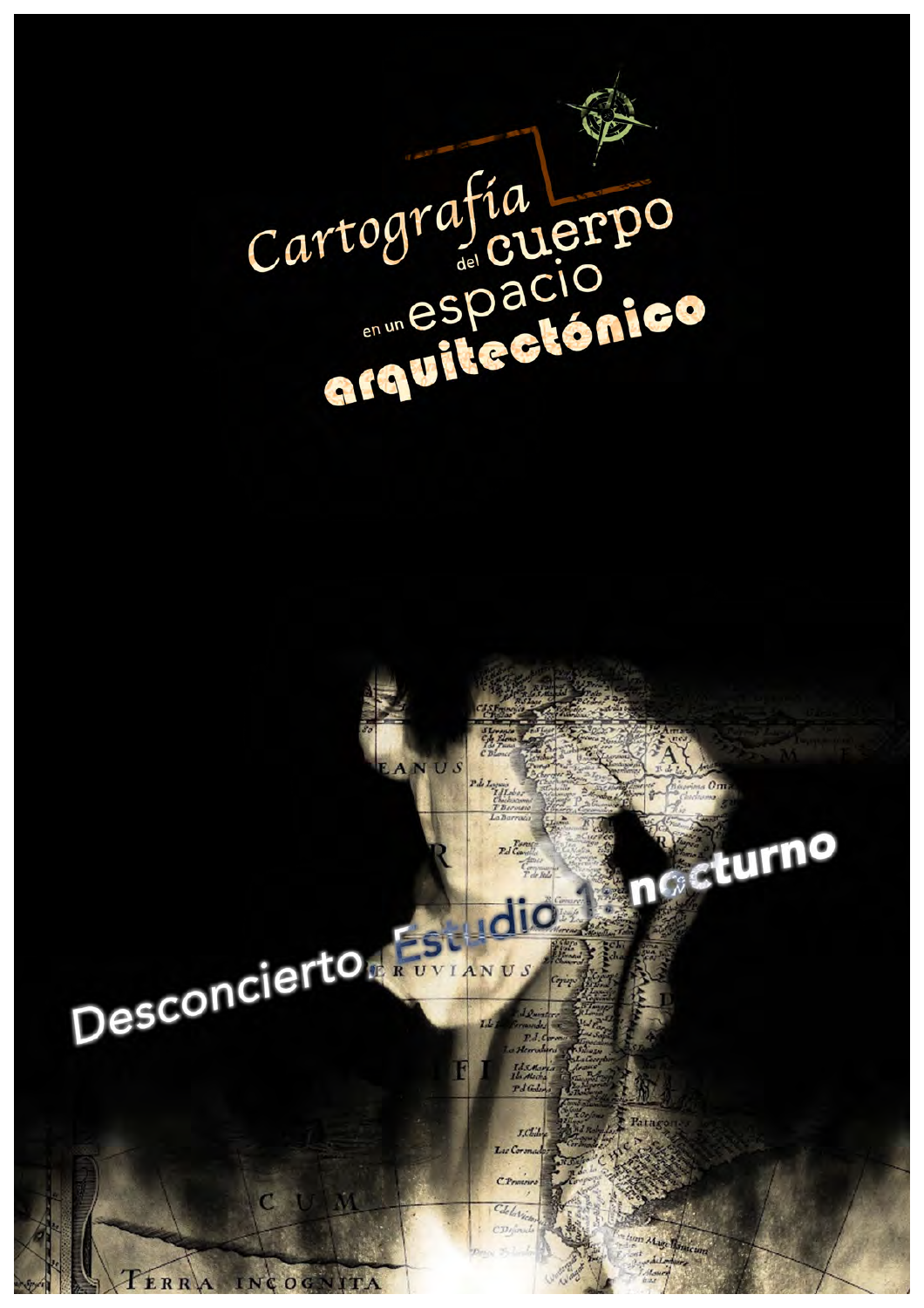# *Synopsis*

## Desconcierto "Study 1: nocturne"

Premiere at Salón de los Espejos (Hall of Mirrors), Teatro Calderón.

*"create the perfect silence, that just the rumors of our body live, hear the blood slipping between the undulant softness of the veins, blood heartbeat, neck artery pumping, pump the heart, the vibration of the ribs, the gurgling of the intestines, air whistling between the hairs of the noses"* 

**(Saramago, 2007: 139).**

As **architecture**, the Hall of Mirrors at the Calderon Theater, Valladolid, a nineteenth century building.

The **sound element**, a piano and as a studio and a key point of the drama, "Nocturnes" by Chopin, these being the theme of this mapping.

Parts that appear like tributaries on a different piano course. Creating a musical dialogue between the protagonists: the living room and the public, pianist and dancer.

The concept of "**deconstructing**" shall be exercised in all elements of the work: the scores, the character of the pianist against the construction of the character of the dancer and choreographic movements, reinforced by the time that marks an invisible thread this story. Creating two parallel realities. A story whose last character is the audience. At the end of the show will remain a conversation with the public

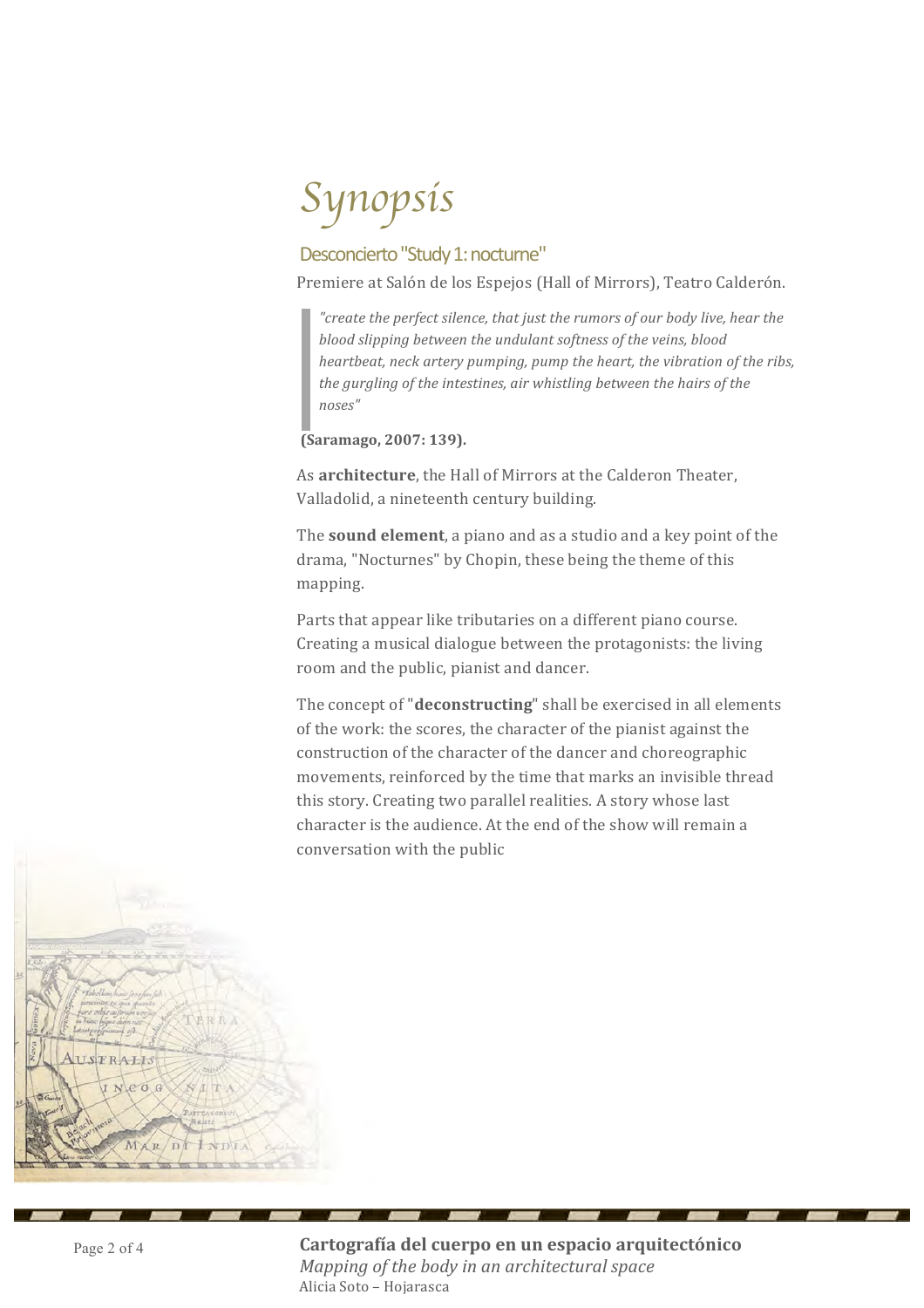### **ARTISTIC CREDITS**

| Artistic direction<br>& coreography | Alicia Soto                                                      |
|-------------------------------------|------------------------------------------------------------------|
| Pianist                             | Mario Rosado Hernández                                           |
| Stage direction                     | Dolores de Matos                                                 |
| Dramaturgy                          | Dolores de Matos y Alicia Soto                                   |
| Intérpreters                        | Alicia Soto y Mario Rosado Hernández                             |
| <b>Lighting Design</b>              | Miguel Ángel Camacho                                             |
| Text notes                          | José Saramago,                                                   |
| Texts                               | Alicia Soto                                                      |
| Musical tracks                      | Chopin's Nocturnes and Preludes.                                 |
| Fotography                          | Luis Antonio Barajas                                             |
| Video                               | Manuel Rodríguez Arnanz                                          |
| Costumes                            | Cia. Alicia Soto                                                 |
| Graphic design                      | José Navarro Sánchez                                             |
| Comunication                        | Carolina Saiz                                                    |
| Administration                      | Sofía García Fernández                                           |
| Production                          | Cia. Alicia Soto-Hojarasca                                       |
| With the collaboration              | Teatro Calderón de Valladolid.                                   |
|                                     | Fiar Centro de Artes de Rua, Palmela. Portugal                   |
|                                     | Teatro Universitario de Lisboa.                                  |
| Acknowledgements                    | Julio Martín, Escuela Modulando (Valladolid) y Dolores de Matos. |

**Cartografía del cuerpo en un espacio arquitectónico** *Mapping of the body in an architectural space* Alicia Soto - Hojarasca

 $-$ 

œ

**STATE** 

<u>and part of the second second in the second second in the second second in the second second in the second second in the second second in the second second in the second second in the second second in the second second in</u>

\_\_\_\_\_\_\_\_

v

v

× ×.

 $\sim$